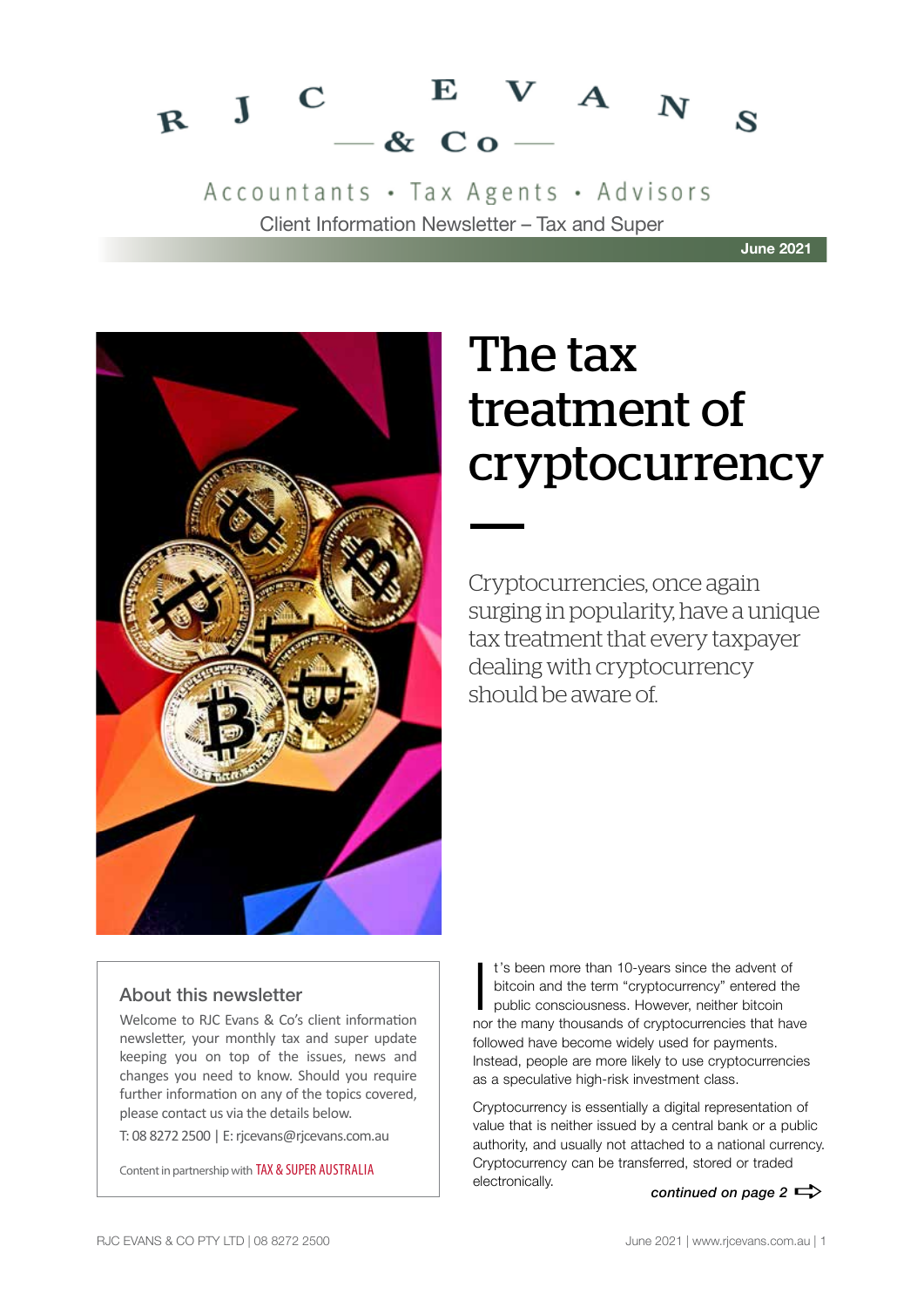The tax treatment of cryptocurrency cont

Essentially, there are three ways to acquire cryptocurrency:

- Buying it through an online exchange system that puts sellers in touch with buyers. Purchases are then made by transferring money via online banking. Typically, cryptocurrency is stored in an online "wallet".
- Providing goods and services in return for cryptocurrency.
- $\blacksquare$  Mining  $-$  as in the process by which cryptocurrency is created, whereby a computer crunches through a set of complex mathematical exercises and the end result is a "piece" of cryptocurrency.

But broadly, what is the tax treatment of this form of currency?

# CAPITAL GAINS TAX

Cryptocurrency is generally regarded as a CGT asset, and the disposal of cryptocurrency to a third-party may constitute what the ATO calls a "CGT event". Disposals can take several forms: selling or gifting the cryptocurrency; trading or exchanging it; converting it to Australian dollars; or using it to acquire goods or services.

A capital gain is made when the proceeds from the disposal of the cryptocurrency exceed the original cost base. The capital proceeds from the disposal of the cryptocurrency is the money or the market value of any other property received in respect of the disposal. The main element of the cost base is the money paid or the market value of any other property a buyer gave in acquiring that cryptocurrency. The general 50% CGT discount may also apply where the currency is held for 12 months or more, as detailed in the example below.

In the event that the cryptocurrency received cannot be valued, the capital proceeds from the disposal are worked out using the market value of the cryptocurrency disposed of at the time of the transaction.

Note that, as with shares, if a cryptocurrency increases or decreases in value while held by a taxpayer, this does not result in a capital gain or loss. This is because there is no "disposal".

# PERSONAL USE ASSET

According to the tax rules operating in the area of CGT, a capital gain made from a "personal use asset" is disregarded if the first element of the cost base is \$10,000 or less. In addition, any capital loss made from a personal use asset is disregarded. These provisions apply equally to cryptocurrency. The relevant time for determining whether the cryptocurrency is a personal use asset is at the time of its disposal.

Examples where cryptocurrency is held for personal use may include where it is kept or used mainly to make purchases of items for personal use or consumption, for example, clothing or music.

This personal use carve-out, however, would not apply where the cryptocurrency is kept or used mainly for the purpose of profit-making as an investment (to be sold or exchanged at a later time when the value has increased) or to facilitate purchases or sales in the course of carrying on business.

# REVENUE ACCOUNT?

*continued on page 7*  $\Rightarrow$ It may be the case that a gain on the disposal of cryptocurrency (that is not a personal use asset) is assessable as ordinary income rather than a capital gain. Where this is the case, the CGT discount will not be available.

#### Example: Cryptocurrency as an investment

In September 2019, Edward buys 300 coins of cryptocurrency for \$12,500. In October 2020, via a digital currency exchange, Edward then exchanged 150 of these coins for 200 coins of another type of cryptocurrency. The exchange rates at the time of the transaction put the market value of the 200 coins at \$10,000. The gross capital gain will be \$3,750 (\$10,000 minus half of \$12,500). As the currency disposed of was held for 12 months or more, the gross capital gain can be reduced by 50%, down to \$1,875.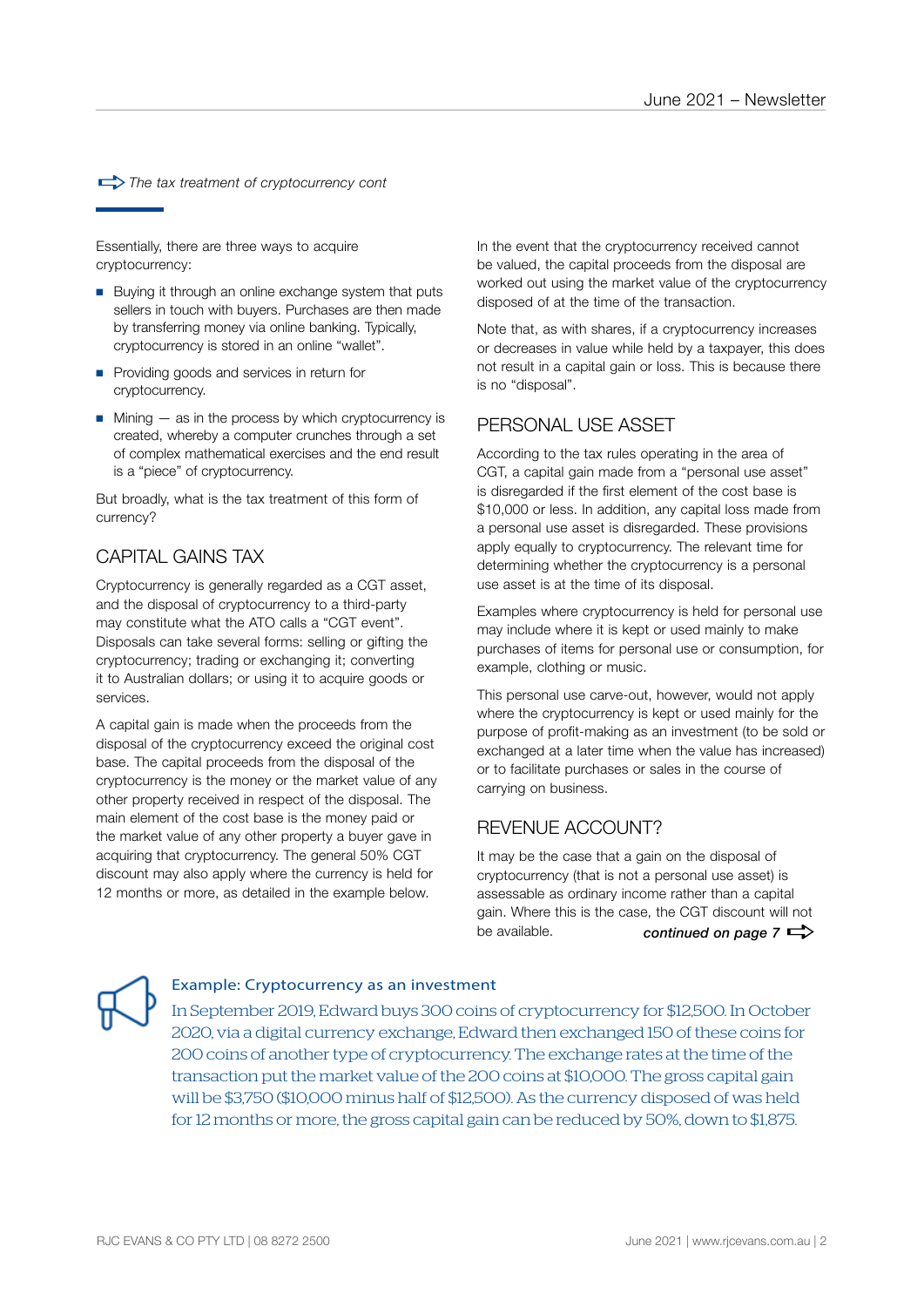# New guidance on "personal services income" rules

The ATO has recently updated its guidance material on the operation of the personal services income (PSI) and personal service business (PSB) rules.

These highly prescriptive rules took effect from the 2000-01 income year, after the government became concerned that the income tax base was being eroded through what it saw as an excessive incidence of individuals posing as contractors, splitting their income with associates, using another entity (usually a trust or a company) and claiming a greater range of deductions than those available to ordinary employees generally.

## WHY THE PSI LURE?

You can claim deductions against PSI if an expense occurred earning this income. For example, you could claim:

- the cost of gaining work, such as advertising, tenders and quotes
- registration and licencing fees
- account-keeping fees, including bank fees
- some insurance costs, including public liability and professional indemnity insurance fees
- salary or wages and super contributions for an employee engaged at arm's length (not an associate)
- reasonable amounts paid to an associate for principal work
- a portion of home office expenses, such as heating, lighting, phone and internet. Do not claim rent, mortgage interest, rates or land taxes.

You may be eligible for other deductions depending on what your business is and your contracts.

# THE UPDATES

The ATO has updated its previous rulings to reflect various court and tribunal decisions that have shed light on the PSI and PSB provisions over the last 20 years. It has also freshened up the examples used to explain the rules (there are 40 of them).

The PSI and PSB rules can apply in virtually any business sphere, but the more common examples would be lawyers and accountants, medical practitioners, architects and engineers, business consultants and IT professionals. With the gig economy on the rise, the numbers potentially affected can only increase.

## THE 50% TEST

The PSI rules involve a series of tests to work out first, whether the arrangement is in substance an employment-like arrangement. The initial test is simply whether more than 50% of the consideration received in respect of a particular contract represents a reward for an individual's efforts and skills. That is a "fact and circumstances" question to be determined on a caseby-case basis.

The new guidance includes a number of examples of how to determine whether the 50% threshold is met. If it is, the income will be on the face of it PSI, unless the person being tested passes the results test (more below) or, failing that, the application of a further series of tests determines that an interposed entity (a PSE) is carrying on a personal services business (PSB).

#### *continued overleaf*  $\Rightarrow$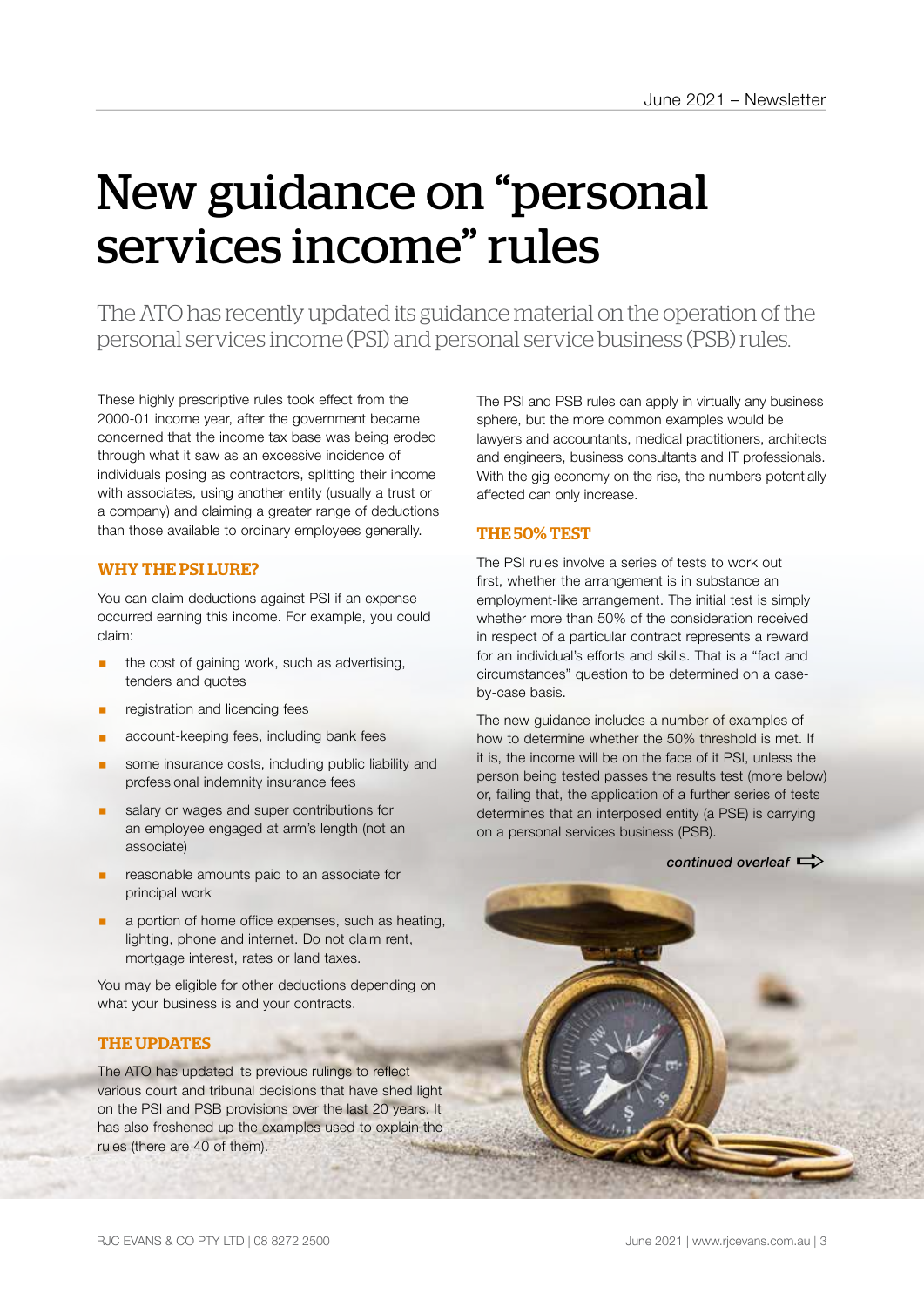a*New guidance on "personal services income" rules cont*

Personal services income is *not*:

- § **Income from the supply or sale of goods.** While some personal effort is associated with the sale of goods, sales income is derived mainly from the transfer of title in goods and is not regarded as PSI. The guidance includes a fairly straightforward example of a partnership that designs and manufactures bespoke furniture and sells those items online and at trade fairs. The sales proceeds are from the sale of the furniture and not mainly from anyone's personal efforts and skills.
- § **Income from the supply and use of incomeproducing assets.** Here the question is whether the income mainly represents a reward for the operator, or is for the use of equipment required to carry out the work. Relevant factors include:
	- the relative market value of the supply of the equipment as compared to the value of the operator
	- the basis for calculating the contract price
	- the significance or uniqueness of the equipment
	- the value of the asset, and
	- the role the equipment plays in generating the income.

An example used involves the supply of trench digging services using a backhoe with special attachments controlled by a licensed operator. The backhoe is transported on a truck, which is also owned by the business. In these circumstances, the income from the contract is regarded as being mainly for the supply of the truck and the backhoe rather than for the efforts and skills of the operator.

§ **Income generated by the business structure.**  The new guidance provides that where income is derived by a firm or practice that has substantial income-producing assets, or a number of employees, or both, the income is more likely to be generated by the profit-yielding structure of the business rather than from the rendering of personal services by one or more of the principals. As a rule of thumb, the threshold is where the entity has at least as many non-principal practitioners (excluding support staff) as principal practitioners.

## THE RESULTS TEST

An individual with what would seem to be PSI is excluded from the regime if they can satisfy the results test. The results test requires that, for at least 75% of the total PSI, the individual satisfies each of the following three conditions:

- is paid to produce a specific result
- is required to provide whatever tools and equipment are required to carry out the work, and
- is required to rectify any defects in the work at their own expense.

An example used involves an IT consultant who is paid on an hourly basis, mainly uses the client's equipment and other resources (apart from their own laptop), works under the direction of the client and is not liable to rectify any faulty work — the results test is not met in these circumstances.

However, another example used by the ATO provides details about a different IT consultant. They are paid by results when the work is completed to specifications, use primarily their own tools and equipment, and are also responsible for rectifying any defects without being able to charge any additional amounts under the contract. The conditions of the results test are met in that case, and the PSI rules do not apply.

## THE PSB RULES

Where the individual has PSI and does not pass the results test, there is still scope for escaping the application of the PSI rules. This involves the PSB rules, which amount to a rough and ready test of whether the interposed entity (usually a trust or a company) is carrying on a business.

The first leg of the PSB regime is the 80% rule  $-$  no single client can represent more than 80% of the individual's total PSI. Where that is the case, the individual or entity must also satisfy at least one of three further tests:

**The unrelated clients test.** The PSI is sourced from two or more non-associated clients and must be a direct result of the entity making offers to the public (or sections of the public). The unrelated

#### *continued on page 6*  $\Rightarrow$

This information has been prepared without taking into account your objectives, financial situation or needs. Because of this, you should, before acting on this information, consider its appropriateness, having regard to your objectives, financial situation or needs.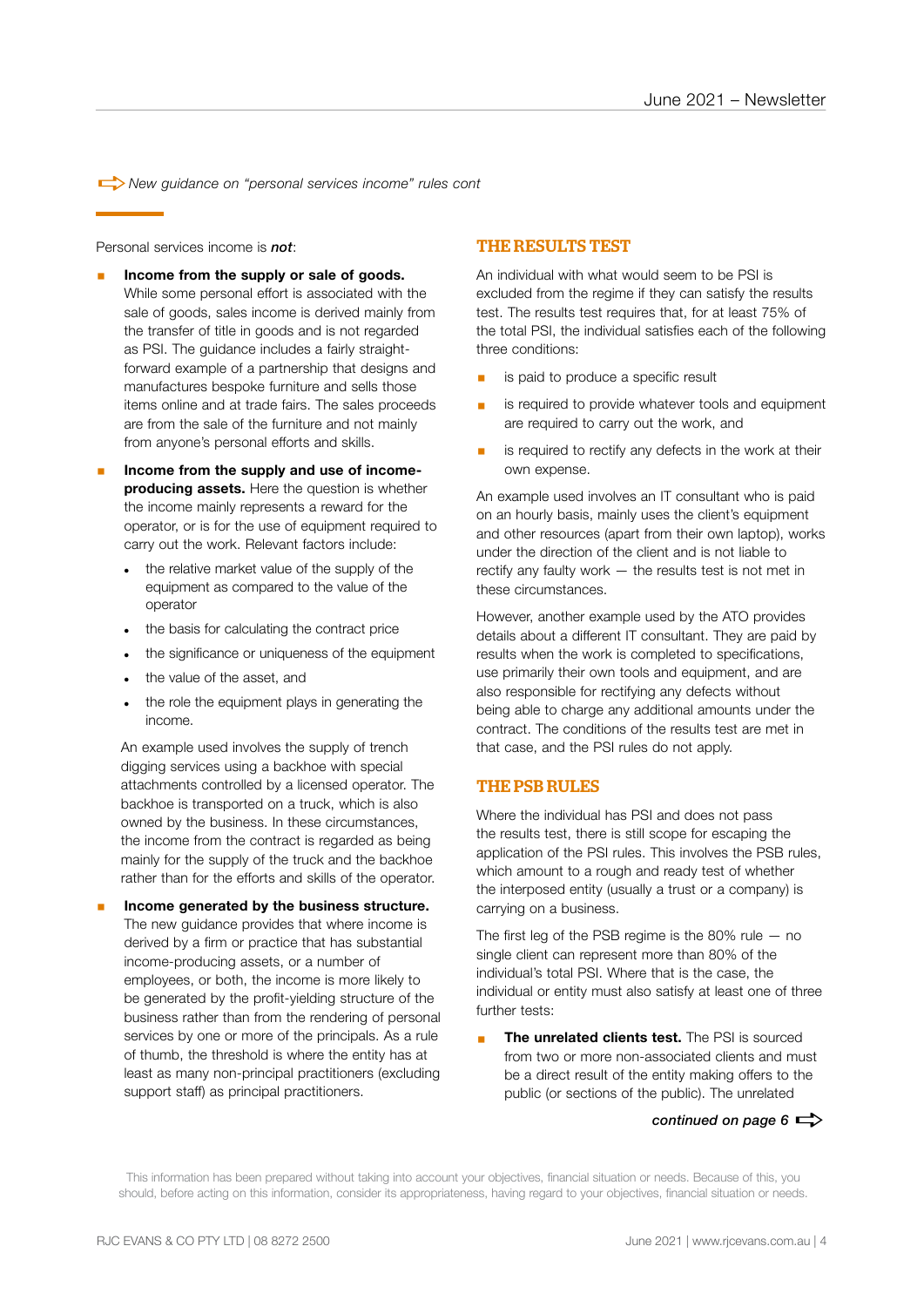# Briefing a barrister

When you're faced with a complex or high-risk question in tax or super, briefing a barrister can provide you with the expertise and perspective to help you move towards a solution with confidence.

Barristers (who are also referred to as "counsel") are independent specialists in court work and legal advice. There are specialist barristers across Australia in tax, super and associated areas of law. This includes "Queen's Counsel" or "Senior Counsel", who are barristers of seniority and eminence. The barristers who practice in tax and super will particularly be familiar with the ATO, and also the decision-making approaches of the Administrative Appeals Tribunal (AAT) and the Federal Court of Australia.

# Why brief a barrister?

Although barristers are best known for their courtroom advocacy, that's only part of what they offer. Barristers, through their training, experience and networks, are intimately familiar with the decision-making processes and reasoning of courts and tribunals. When barristers address complex and high-risk legal questions, they provide precise advice and practical solutions guided by how laws are interpreted and applied by courts and tribunals in practice.

You may consider briefing a barrister to provide advice on high-risk or high-value matters, or when you have limited time to answer a complex question. In those situations, it's prudent to obtain specialist advice to ensure you fulfill your duties. A barrister's expertise and objectivity will provide you with confidence as to the best approach in the circumstances.

# Who can brief a barrister?

Anyone can brief a barrister. There are broadly two ways you can do it:

- directly (where you brief a barrister without engaging a solicitor), or
- indirectly (where you engage a solicitor and instruct them to brief a barrister).

Directly briefing a barrister (which is also referred to as "direct access" briefing) can provide you with cost and efficiency benefits. Generally, barristers are less expensive than solicitors of equivalent experience.

Barristers are not obliged to take direct briefs, but many do. Barristers may directly give legal advice and may prepare and advise on certain legal documents (in addition to their dispute related work). Importantly, barristers can be directly briefed to appear in the Administrative Appeals Tribunal (AAT).

There are slightly different rules in each Australian state and territory on the types of work that barristers can and can't do, and the circumstances in which you can directly brief a barrister. Generally, barristers are not permitted to undertake work traditionally performed only by solicitors, such as conducting general correspondence or other administrative tasks in relation to the client's legal affairs.

In some circumstances, barristers who have been directly briefed may later request that their client also engage a solicitor. This will occur where the absence of an instructing solicitor would seriously prejudice the client's interests (for example, where a solicitor is needed to help the client gather large amounts of evidence).

# Who should you brief?

The bar associations of each state and territory maintain a website where you can view and search the profiles of every barrister in that jurisdiction. You'll be able to identify the barristers who practice in tax and super and view their background, experience level and contact details. Search "bar association" in your state or territory.

If you've engaged a solicitor, they'll be able to recommend a good barrister. If you want to brief directly, but you don't know who to brief, you can obtain guidance from barristers' clerks. The clerks act like an agent for a large group of barristers. The clerks have familiarity with the expertise, experience and availability of each barrister. The clerks' contact details are also on the bar association websites.

 $cont \rightleftarrows$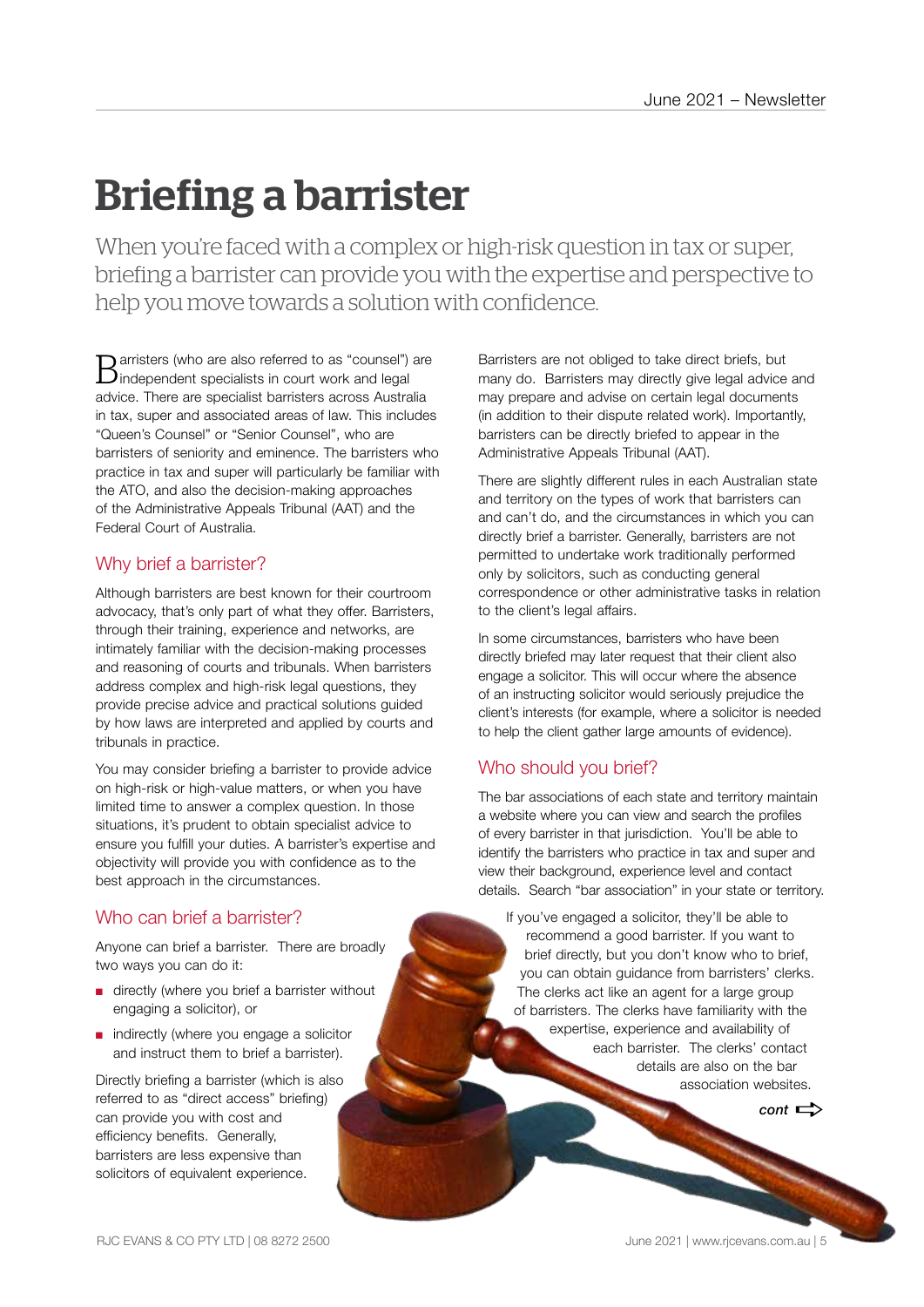#### a*New guidance on PSI rules cont*

clients test will not be met if the entity registers with a labour hire firm or similar arrangement, because the invitation has not been made by the entity to the public.

- **The employment test.** At least 20% of the principal work by market value (not incidental administrative work) must be performed by others and/or they have at least one apprentice for at least half the year of income. Test individuals, including other partners who carry out principal work, are not counted towards the 20% employment test.
- **The business premises test.** The individual owns or leases separate business premises and uses it for the work more than 50% of the time.

The tests have to be carried out every year there is evidence of PSI, and where the interposed entity has several persons with PSI, the tests need to be applied separately for each individual.

#### IMPACT OF THE PSI RULES

Where the PSI rules apply (and the PSB rules do not) the PSI and related deductions are attributed to the individual whose personal efforts gave rise to the income (and those amounts are excluded from an interposed entity).

There are also limitations on the types of deductions that can be claimed by the individual in respect of the attributed PSI. Non-deductible expenses include:

- deductions that could not be claimed if they were incurred as an employee (such as the cost of travel between home and a place of business)
- § mortgage interest, rent, rates and land tax on the individual's residence (or associate's residence), and
- payments, including super contributions, made to associates for non-principal work performed.

#### CAN ANTI-AVOIDANCE RULES APPLY?

The general anti-avoidance provisions in the ATO's arsenal can theoretically apply to an arrangement to negate any tax benefit that arises from splitting income among associates with a lower tax rate. However there is more usually an issue regarding asset protection in most instances rather than obtaining a tax benefit, which could be recorded from the outset, as well as the fact that in many cases having an incorporated entity fronting the business presents more professionally to prospective clients.



# Preparing a brief

Historically, a "brief" was a comprehensive set of papers given to a barrister to enable them to appear, advise, or draft or settle documents (as the case may be). Today, barristers are more versatile in what they receive from clients (and how they receive it).

If you've directly briefed a barrister, you should first speak to them about the nature and form of documents and information they require you to provide. For example, where you require tax advice on a legal question, your barrister may (depending on the circumstances) ask you to provide the following:

- questions upon which you require legal advice
- timeframes for the provision of that advice
- identity of all parties involved in the subject matter of the advice
- chronology of key events, and
- key correspondence, contracts and other documents.

Barristers will also have their eye on ensuring their advice is commercially acceptable. For this reason, it is useful to also inform them about:

- your purpose for engaging in relevant activities, and
- any commercial issues likely to influence your preferred approach.

# Some tips

If you're going to brief a barrister, you should keep these tips in mind:

- Brief early: This will give your barrister the opportunity to read the brief, understand your circumstances and seek out any further information.
- Brief clearly: Precisely communicating what you want from your barrister (and when, how and why you want it) will provide you with the best outcome.
- Brief orderly: Where you need to provide lots of documents, speak to your barrister about the form and categorisation in which they prefer to receive, store and use them.

Barristers offer you legal expertise from a practical perspective. You should visit the website for the bar association in your state or territory if you want further information about the role of barristers or if you want to find a barrister to help you. ■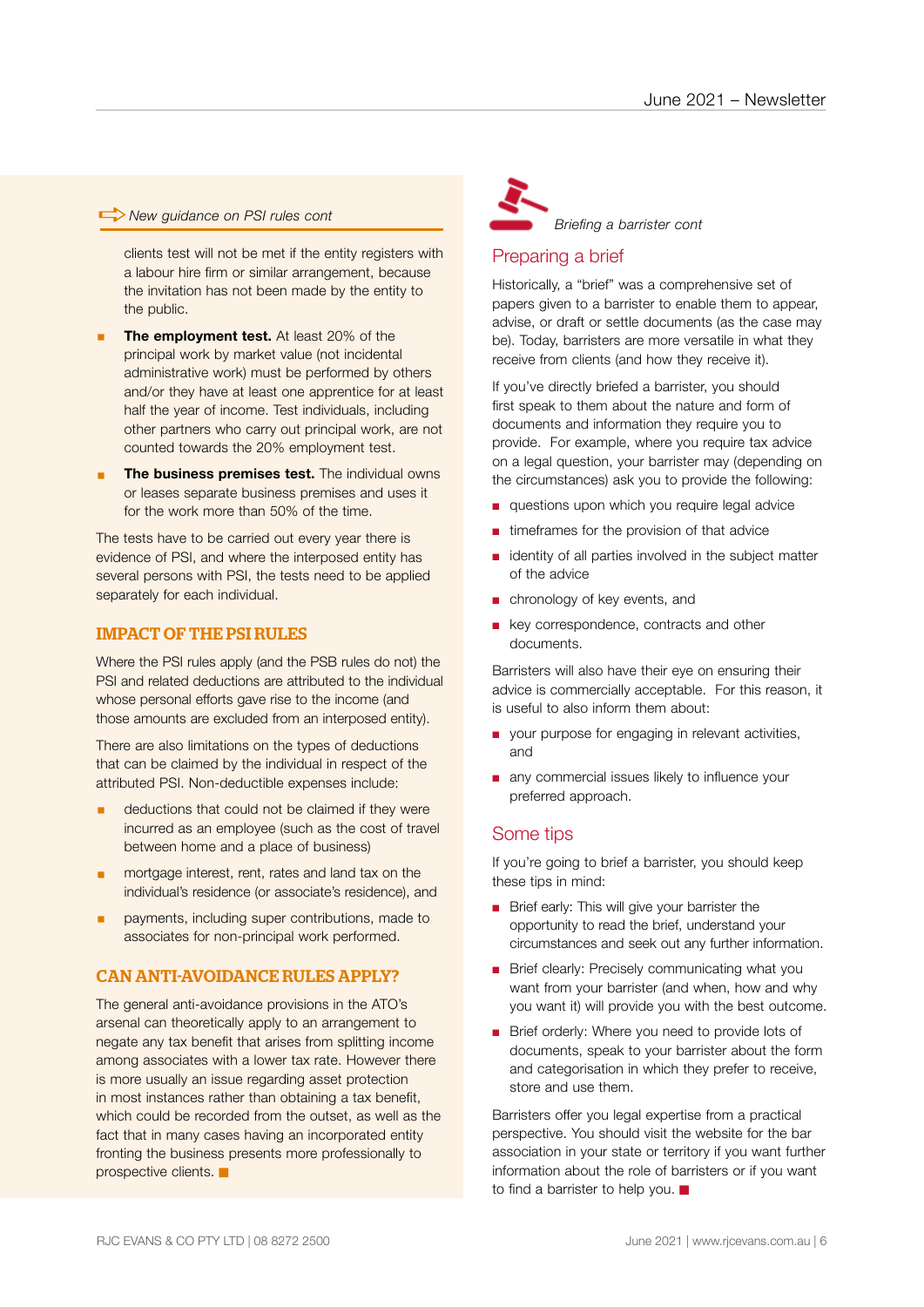The tax treatment of cryptocurrency cont

In the case of an isolated transaction that is not carried out as part of a business operation, the ATO is of the view that a gain will generally be ordinary income where the taxpayer's intention or purpose in entering into the transaction was to make a profit or gain.

In determining whether an isolated transaction amounts to a commercial transaction, factors to consider include:

- the nature of the entity making the transaction
- the scale of the activities
- the amount of money involved
- the nature, scale and complexity of the transaction
- the manner in which the operation or transaction was entered into or carried out, including the use of agents or professional advisers, and
- the timing of the transaction or the various steps in the transaction.

# TRADING STOCK?

In some circumstances, cryptocurrency can constitute "trading stock", and will be treated as such where:

- it is held by a taxpayer carrying on a business of mining and selling bitcoin, or
- a taxpayer is carrying on a cryptocurrency exchange business, or
- it is received as a method of payment by any business that sells goods where the cryptocurrency is held for the purposes of sale or exchange in the ordinary course of the business.

Proceeds from the sale of cryptocurrency held as trading stock in a business are ordinary income, and the cost of acquiring cryptocurrency held as trading stock is deductible. The CGT rules do not apply.

#### Information that your records must show **Examples of types of records**

- date of the transactions
- what the transaction was for and the identity of the other party to the transaction
- the value of the cryptocurrency in Australian dollars at the time of the transaction (from reputable online exchanges)

# FOREIGN CURRENCY GAINS OR LOSSES?

The tax law provides rules for recognising foreign currency gains and losses for income tax purposes. The ATO's longstanding position is that gains or losses made from cryptocurrencies, such as bitcoin, cannot give rise to foreign currency gains or losses because such currencies do not constitute "foreign currencies" under the existing tax legislation. High level court cases have also ruled that bitcoin and other cryptocurrencies are not a currency or foreign currency for income tax purposes.

# RECORD KEEPING

Taxpayers dealing with cryptocurrency need to keep the records laid out in the table below.

Finally, for those using cryptocurrency for both personal use and for investment or business purposes, it is particularly important to keep clear records. This is because it will fall to them to show the intention behind each transaction.



• receipts of purchase or transfer of cryptocurrency

- exchange records
- records of accountant, agent or legal costs
- digital wallet records and keys

**COUNTY**